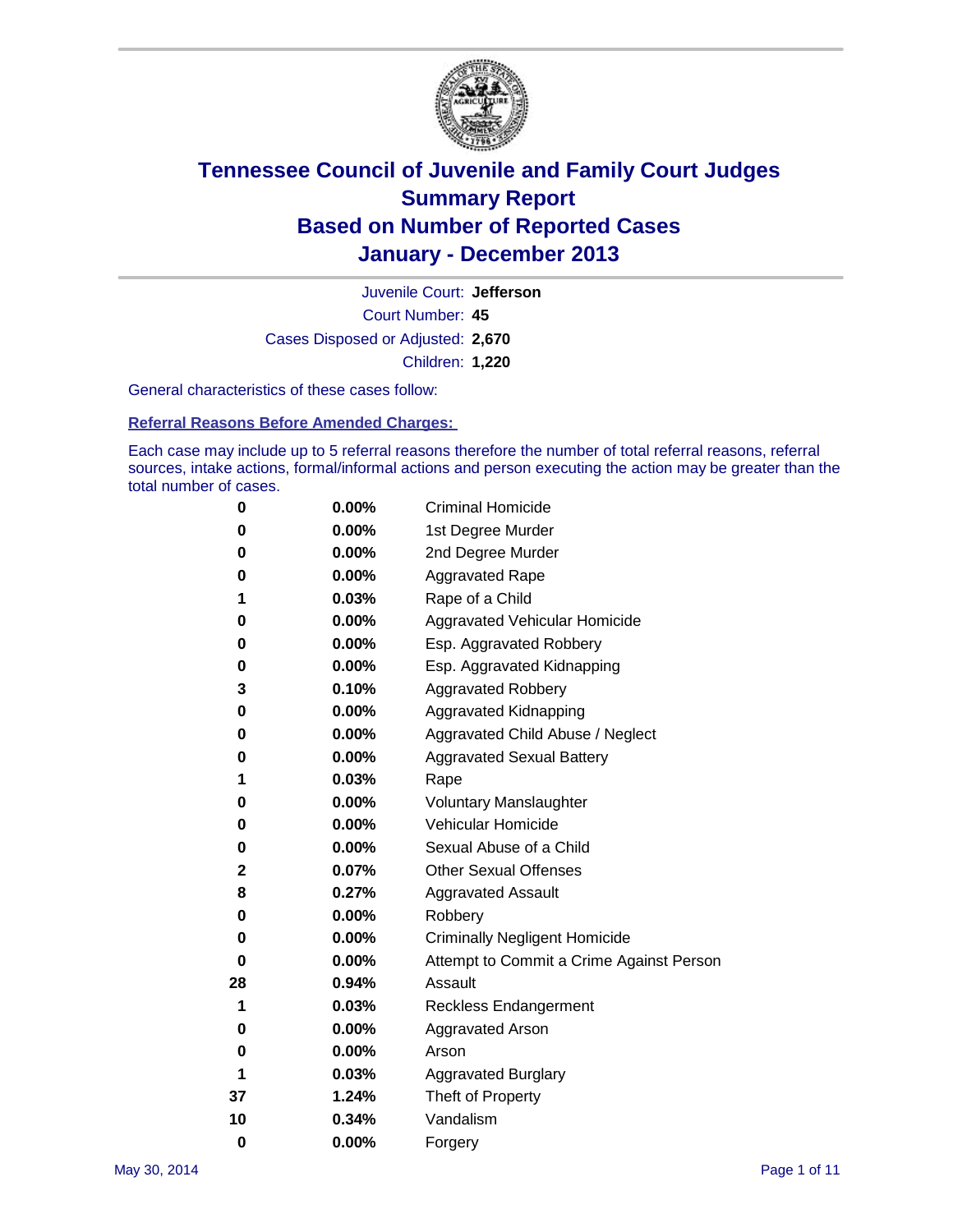

Court Number: **45** Juvenile Court: **Jefferson** Cases Disposed or Adjusted: **2,670** Children: **1,220**

#### **Referral Reasons Before Amended Charges:**

Each case may include up to 5 referral reasons therefore the number of total referral reasons, referral sources, intake actions, formal/informal actions and person executing the action may be greater than the total number of cases.

| 0            | 0.00% | <b>Worthless Checks</b>                                     |
|--------------|-------|-------------------------------------------------------------|
| $\mathbf{2}$ | 0.07% | Illegal Possession / Fraudulent Use of Credit / Debit Cards |
| 12           | 0.40% | <b>Burglary</b>                                             |
| 0            | 0.00% | Unauthorized Use of a Vehicle                               |
| 0            | 0.00% | <b>Cruelty to Animals</b>                                   |
| $\mathbf{2}$ | 0.07% | Sale of Controlled Substances                               |
| 43           | 1.44% | <b>Other Drug Offenses</b>                                  |
| 4            | 0.13% | Possession of Controlled Substances                         |
| 0            | 0.00% | <b>Criminal Attempt</b>                                     |
| 5            | 0.17% | Carrying Weapons on School Property                         |
| 1            | 0.03% | Unlawful Carrying / Possession of a Weapon                  |
| 2            | 0.07% | <b>Evading Arrest</b>                                       |
| 1            | 0.03% | Escape                                                      |
| $\mathbf{2}$ | 0.07% | Driving Under Influence (DUI)                               |
| 70           | 2.35% | Possession / Consumption of Alcohol                         |
| 6            | 0.20% | Resisting Stop, Frisk, Halt, Arrest or Search               |
| 6            | 0.20% | <b>Aggravated Criminal Trespass</b>                         |
| 1            | 0.03% | Harassment                                                  |
| 0            | 0.00% | Failure to Appear                                           |
| 1            | 0.03% | Filing a False Police Report                                |
| 0            | 0.00% | Criminal Impersonation                                      |
| 27           | 0.91% | <b>Disorderly Conduct</b>                                   |
| 5            | 0.17% | <b>Criminal Trespass</b>                                    |
| 4            | 0.13% | <b>Public Intoxication</b>                                  |
| 0            | 0.00% | Gambling                                                    |
| 99           | 3.32% | Traffic                                                     |
| 0            | 0.00% | Local Ordinances                                            |
| 7            | 0.23% | Violation of Wildlife Regulations                           |
| 4            | 0.13% | Contempt of Court                                           |
| 30           | 1.01% | Violation of Probation                                      |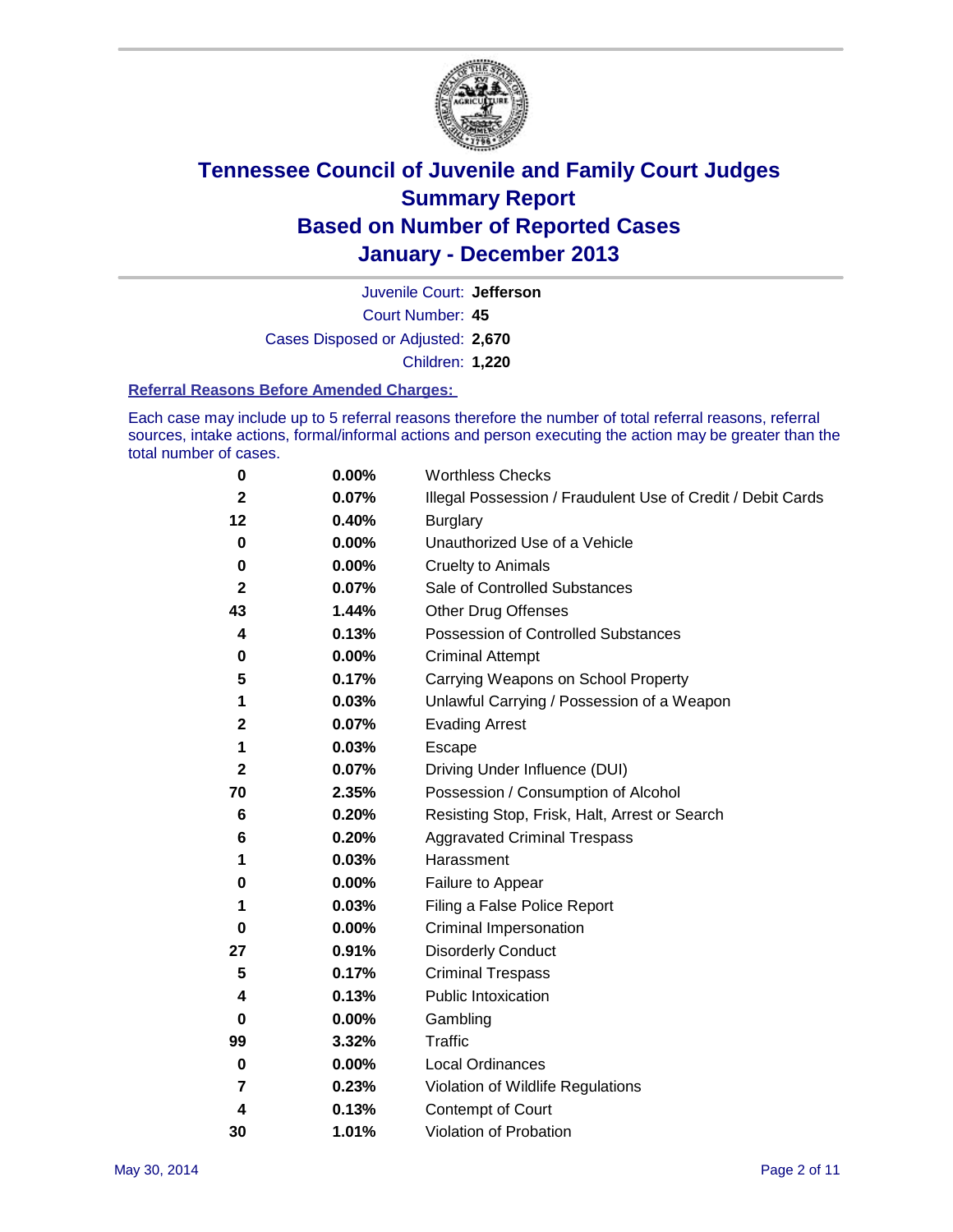

Court Number: **45** Juvenile Court: **Jefferson** Cases Disposed or Adjusted: **2,670** Children: **1,220**

#### **Referral Reasons Before Amended Charges:**

Each case may include up to 5 referral reasons therefore the number of total referral reasons, referral sources, intake actions, formal/informal actions and person executing the action may be greater than the total number of cases.

| 2,981       | 100.00%        | <b>Total Referrals</b>                 |
|-------------|----------------|----------------------------------------|
| 267         | 8.96%          | Other                                  |
| $\bf{0}$    | $0.00\%$       | <b>Consent to Marry</b>                |
| 0           | 0.00%          | <b>Request for Medical Treatment</b>   |
| 536         | 17.98%         | <b>Child Support</b>                   |
| 20          | 0.67%          | Paternity / Legitimation               |
| 8           | 0.27%          | Visitation                             |
| 3           | 0.10%          | Custody                                |
| 114         | 3.82%          | <b>Foster Care Review</b>              |
| 150         | 5.03%          | <b>Administrative Review</b>           |
| 861         | 28.88%         | <b>Judicial Review</b>                 |
| 0           | 0.00%          | Violation of Informal Adjustment       |
| 0           | $0.00\%$       | <b>Violation of Pretrial Diversion</b> |
| 30          | 1.01%          | <b>Termination of Parental Rights</b>  |
| 423         | 14.19%         | Dependency / Neglect                   |
| 0           | $0.00\%$       | <b>Physically Abused Child</b>         |
| 1           | 0.03%          | <b>Sexually Abused Child</b>           |
| 0           | $0.00\%$       | <b>Violation of Curfew</b>             |
| 0           | $0.00\%$       | Violation of a Valid Court Order       |
| 53          | 1.78%          | Possession of Tobacco Products         |
| $\mathbf 0$ | $0.00\%$       | Out-of-State Runaway                   |
| 10          | 0.34%          | Truancy<br>In-State Runaway            |
| 14<br>58    | 0.47%<br>1.95% | <b>Unruly Behavior</b>                 |
|             |                |                                        |
| 7           | 0.23%          | Violation of Aftercare                 |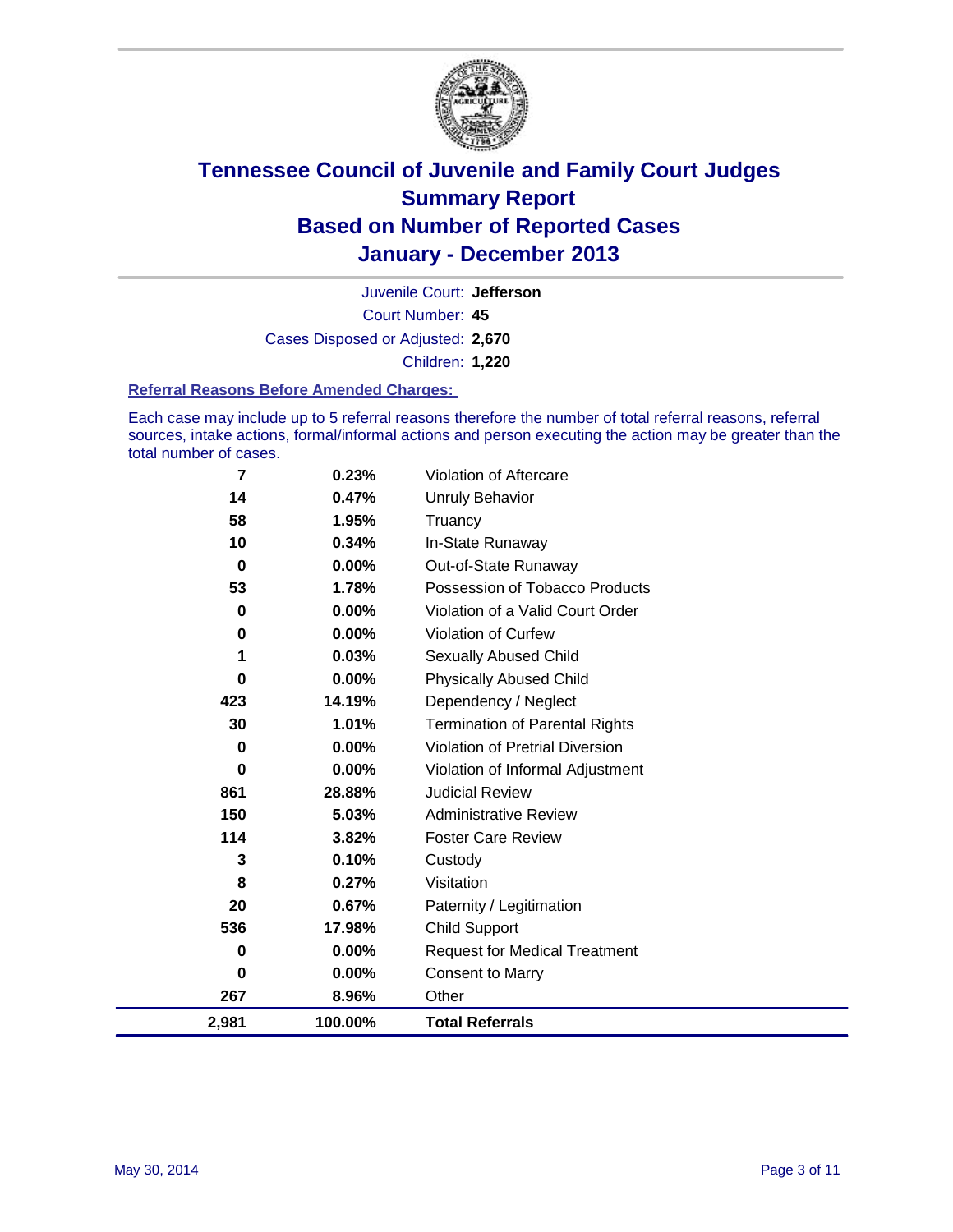

|                            | Juvenile Court: Jefferson         |                                   |  |  |
|----------------------------|-----------------------------------|-----------------------------------|--|--|
|                            | Court Number: 45                  |                                   |  |  |
|                            | Cases Disposed or Adjusted: 2,670 |                                   |  |  |
|                            |                                   | Children: 1,220                   |  |  |
| <b>Referral Sources: 1</b> |                                   |                                   |  |  |
| 356                        | 11.94%                            | Law Enforcement                   |  |  |
| 140                        | 4.70%                             | Parents                           |  |  |
| 46                         | 1.54%                             | <b>Relatives</b>                  |  |  |
| 0                          | 0.00%                             | Self                              |  |  |
| 184                        | 6.17%                             | School                            |  |  |
| 0                          | 0.00%                             | <b>CSA</b>                        |  |  |
| 1,195                      | 40.09%                            | <b>DCS</b>                        |  |  |
| 558                        | 18.72%                            | <b>Other State Department</b>     |  |  |
| 1                          | 0.03%                             | <b>District Attorney's Office</b> |  |  |
| 471                        | 15.80%                            | <b>Court Staff</b>                |  |  |
| 1                          | 0.03%                             | Social Agency                     |  |  |
| 9                          | 0.30%                             | <b>Other Court</b>                |  |  |
| 8                          | 0.27%                             | Victim                            |  |  |
| 0                          | 0.00%                             | Child & Parent                    |  |  |
| 0                          | 0.00%                             | Hospital                          |  |  |
| 0                          | 0.00%                             | Unknown                           |  |  |
| 12                         | 0.40%                             | Other                             |  |  |
| 2,981                      | 100.00%                           | <b>Total Referral Sources</b>     |  |  |

### **Age of Child at Referral: 2**

| 1.220 | 100.00%  | <b>Total Child Count</b> |
|-------|----------|--------------------------|
| 0     | $0.00\%$ | <b>Unknown</b>           |
| 15    | 1.23%    | Ages 19 and Over         |
| 168   | 13.77%   | Ages 17 through 18       |
| 232   | 19.02%   | Ages 15 through 16       |
| 150   | 12.30%   | Ages 13 through 14       |
| 86    | 7.05%    | Ages 11 through 12       |
| 569   | 46.64%   | Ages 10 and Under        |
|       |          |                          |

<sup>1</sup> If different than number of Referral Reasons (2981), verify accuracy of your court's data.

<sup>2</sup> One child could be counted in multiple categories, verify accuracy of your court's data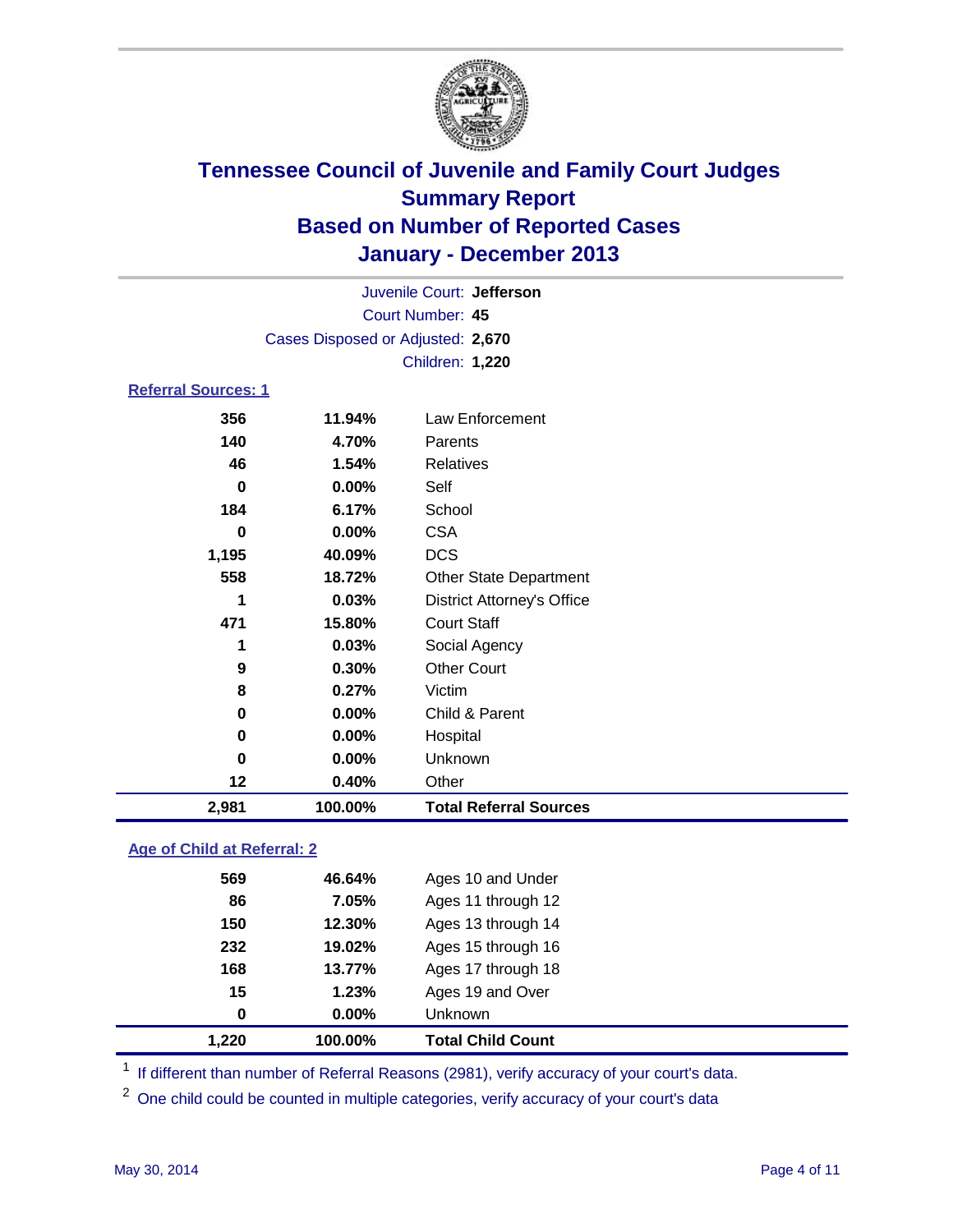

| Juvenile Court: Jefferson               |                                   |                          |  |  |  |
|-----------------------------------------|-----------------------------------|--------------------------|--|--|--|
|                                         | Court Number: 45                  |                          |  |  |  |
|                                         | Cases Disposed or Adjusted: 2,670 |                          |  |  |  |
|                                         |                                   | Children: 1,220          |  |  |  |
| Sex of Child: 1                         |                                   |                          |  |  |  |
| 721                                     | 59.10%                            | Male                     |  |  |  |
| 482                                     | 39.51%                            | Female                   |  |  |  |
| 17                                      | 1.39%                             | Unknown                  |  |  |  |
| 1,220                                   | 100.00%                           | <b>Total Child Count</b> |  |  |  |
| Race of Child: 1                        |                                   |                          |  |  |  |
| 1,111                                   | 91.07%                            | White                    |  |  |  |
| 23                                      | 1.89%                             | African American         |  |  |  |
| $\mathbf 0$                             | 0.00%                             | Native American          |  |  |  |
| $\mathbf 0$                             | 0.00%                             | Asian                    |  |  |  |
| 13                                      | 1.07%                             | Mixed                    |  |  |  |
| 73                                      | 5.98%                             | Unknown                  |  |  |  |
| 1,220                                   | 100.00%                           | <b>Total Child Count</b> |  |  |  |
| <b>Hispanic Origin: 1</b>               |                                   |                          |  |  |  |
| 28                                      | 2.30%                             | Yes                      |  |  |  |
| 1,192                                   | 97.70%                            | <b>No</b>                |  |  |  |
| $\mathbf 0$                             | 0.00%                             | Unknown                  |  |  |  |
| 1,220                                   | 100.00%                           | <b>Total Child Count</b> |  |  |  |
| <b>School Enrollment of Children: 1</b> |                                   |                          |  |  |  |
| 515                                     | 42.21%                            | Yes                      |  |  |  |
| 50                                      | 4.10%                             | <b>No</b>                |  |  |  |
| 655                                     | 53.69%                            | Unknown                  |  |  |  |
| 1,220                                   | 100.00%                           | <b>Total Child Count</b> |  |  |  |

<sup>1</sup> One child could be counted in multiple categories, verify accuracy of your court's data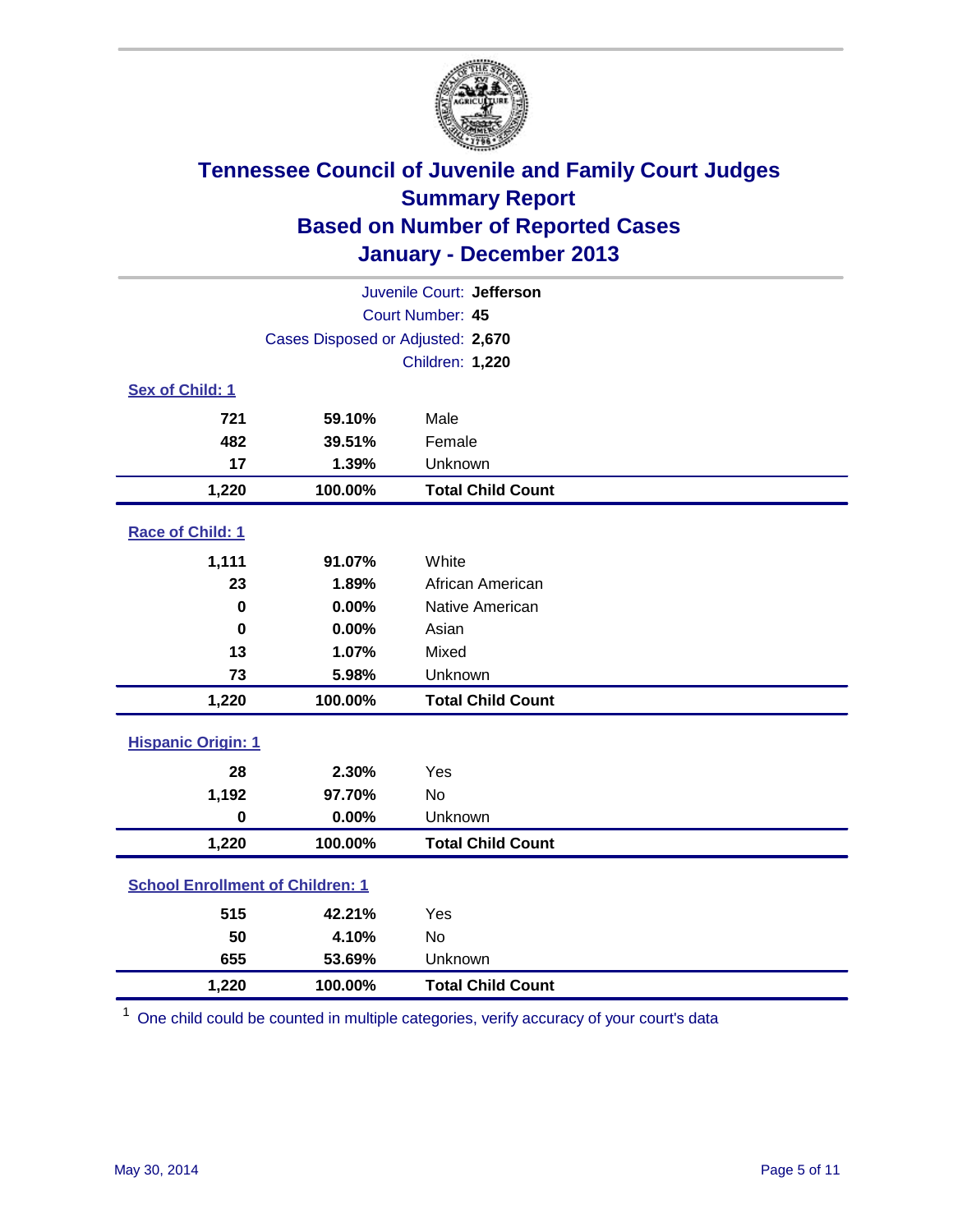

Court Number: **45** Juvenile Court: **Jefferson** Cases Disposed or Adjusted: **2,670** Children: **1,220**

### **Living Arrangement of Child at Time of Referral: 1**

| 1,220 | 100.00%  | <b>Total Child Count</b>     |  |
|-------|----------|------------------------------|--|
| 70    | 5.74%    | Other                        |  |
| 224   | 18.36%   | Unknown                      |  |
| 0     | $0.00\%$ | Independent                  |  |
| 1     | 0.08%    | In an Institution            |  |
| 1     | $0.08\%$ | In a Residential Center      |  |
| 0     | $0.00\%$ | In a Group Home              |  |
| 135   | 11.07%   | With Foster Family           |  |
| 5     | 0.41%    | With Adoptive Parents        |  |
| 217   | 17.79%   | <b>With Relatives</b>        |  |
| 115   | 9.43%    | With Father                  |  |
| 302   | 24.75%   | <b>With Mother</b>           |  |
| 22    | 1.80%    | With Mother and Stepfather   |  |
| 4     | $0.33\%$ | With Father and Stepmother   |  |
| 124   | 10.16%   | With Both Biological Parents |  |
|       |          |                              |  |

#### **Type of Detention: 2**

| 2,670 | 100.00%  | <b>Total Detention Count</b> |  |
|-------|----------|------------------------------|--|
| 0     | $0.00\%$ | Other                        |  |
| 2,658 | 99.55%   | Does Not Apply               |  |
| 0     | $0.00\%$ | <b>Unknown</b>               |  |
| 0     | $0.00\%$ | <b>Psychiatric Hospital</b>  |  |
| 0     | 0.00%    | Jail - No Separation         |  |
| 0     | $0.00\%$ | Jail - Partial Separation    |  |
| 0     | 0.00%    | Jail - Complete Separation   |  |
| 12    | 0.45%    | Juvenile Detention Facility  |  |
| 0     | 0.00%    | Non-Secure Placement         |  |
|       |          |                              |  |

<sup>1</sup> One child could be counted in multiple categories, verify accuracy of your court's data

<sup>2</sup> If different than number of Cases (2670) verify accuracy of your court's data.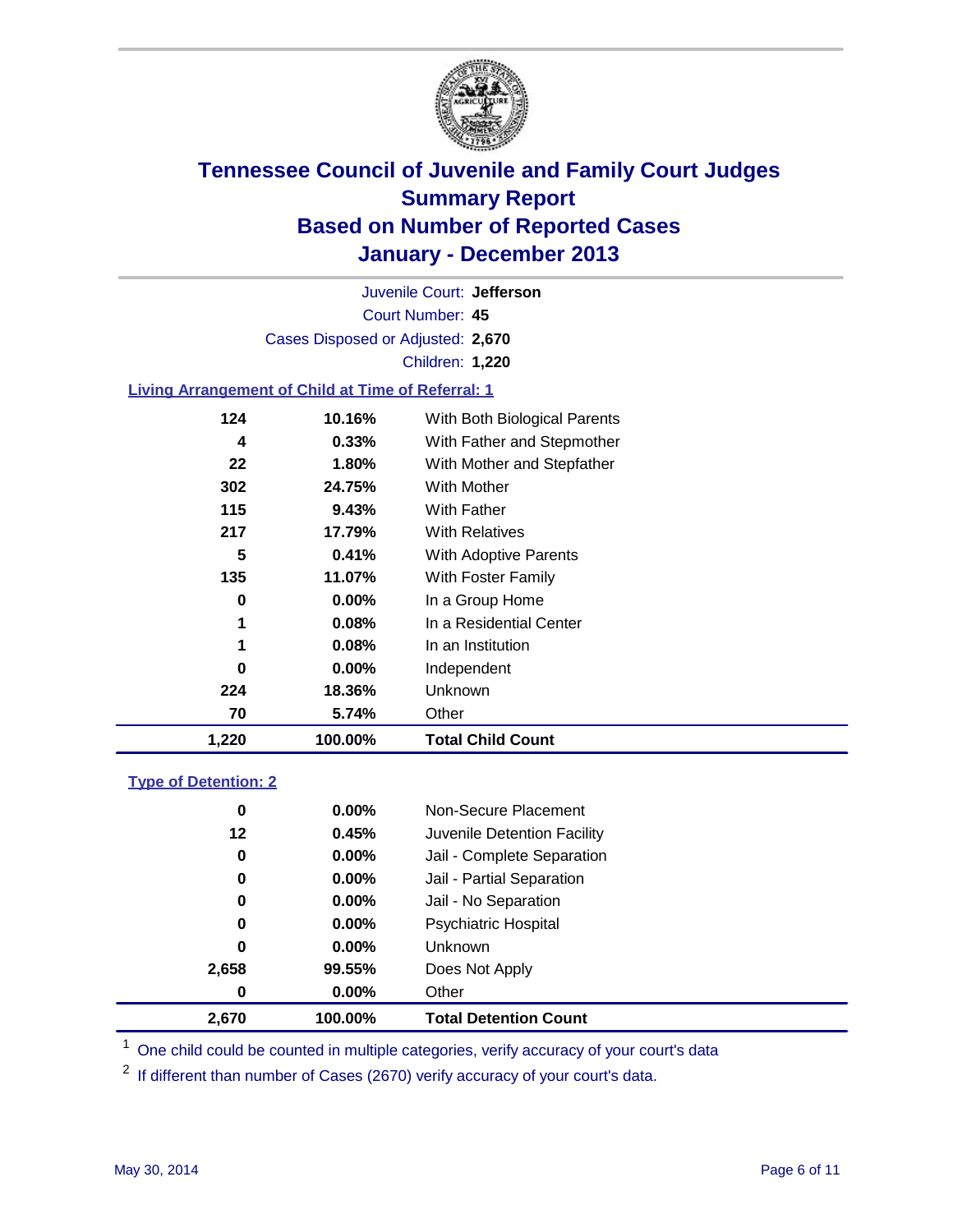

|                                                    | Juvenile Court: Jefferson         |                                      |  |  |  |
|----------------------------------------------------|-----------------------------------|--------------------------------------|--|--|--|
|                                                    | Court Number: 45                  |                                      |  |  |  |
|                                                    | Cases Disposed or Adjusted: 2,670 |                                      |  |  |  |
|                                                    |                                   | Children: 1,220                      |  |  |  |
| <b>Placement After Secure Detention Hearing: 1</b> |                                   |                                      |  |  |  |
| 5                                                  | 0.19%                             | Returned to Prior Living Arrangement |  |  |  |
| 4                                                  | 0.15%                             | Juvenile Detention Facility          |  |  |  |
| $\bf{0}$                                           | 0.00%                             | Jail                                 |  |  |  |
| 0                                                  | 0.00%                             | Shelter / Group Home                 |  |  |  |
| $\bf{0}$                                           | 0.00%                             | <b>Foster Family Home</b>            |  |  |  |
| 0                                                  | 0.00%                             | Psychiatric Hospital                 |  |  |  |
|                                                    | 0.04%                             | Unknown                              |  |  |  |
| 2,658                                              | 99.55%                            | Does Not Apply                       |  |  |  |
| 2                                                  | 0.07%                             | Other                                |  |  |  |
| 2,670                                              | 100.00%                           | <b>Total Placement Count</b>         |  |  |  |
|                                                    |                                   |                                      |  |  |  |
| <b>Intake Actions: 2</b>                           |                                   |                                      |  |  |  |
| 1,233                                              | 41.36%                            | <b>Petition Filed</b>                |  |  |  |
| 76                                                 | 2.55%                             | <b>Motion Filed</b>                  |  |  |  |
| 396                                                | 13.28%                            | <b>Citation Processed</b>            |  |  |  |
|                                                    | 0.03%                             | Notification of Paternity Processed  |  |  |  |
| 1,037                                              | 34.79%                            | Scheduling of Judicial Review        |  |  |  |
| 113                                                | 3.79%                             | Scheduling of Administrative Review  |  |  |  |
| 114                                                | 3.82%                             | Scheduling of Foster Care Review     |  |  |  |
| $\bf{0}$                                           | 0.00%                             | Unknown                              |  |  |  |
| $\bf{0}$                                           | 0.00%                             | Does Not Apply                       |  |  |  |
| 11                                                 | 0.37%                             | Other                                |  |  |  |
| 2,981                                              | 100.00%                           | <b>Total Intake Count</b>            |  |  |  |

<sup>1</sup> If different than number of Cases (2670) verify accuracy of your court's data.

<sup>2</sup> If different than number of Referral Reasons (2981), verify accuracy of your court's data.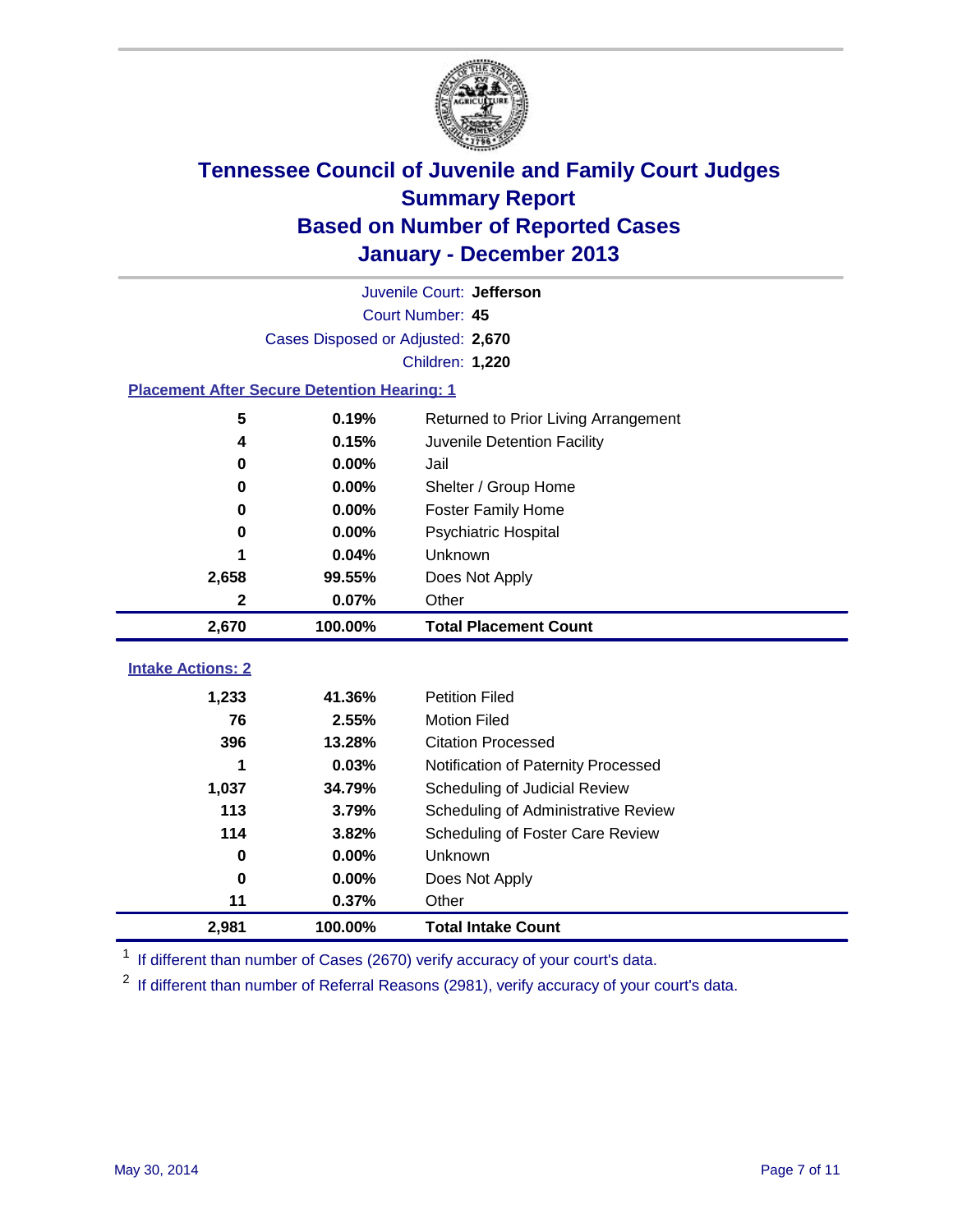

Court Number: **45** Juvenile Court: **Jefferson** Cases Disposed or Adjusted: **2,670** Children: **1,220**

### **Last Grade Completed by Child: 1**

| 1,220            | 100.00% | <b>Total Child Count</b> |
|------------------|---------|--------------------------|
| $\bf{0}$         | 0.00%   | Other                    |
| 615              | 50.41%  | Unknown                  |
| 10               | 0.82%   | Never Attended School    |
| $\mathbf{2}$     | 0.16%   | Graduated                |
| $\mathbf{2}$     | 0.16%   | <b>GED</b>               |
| 0                | 0.00%   | Non-Graded Special Ed    |
| $\mathbf{2}$     | 0.16%   | 12th Grade               |
| 30               | 2.46%   | 11th Grade               |
| 72               | 5.90%   | 10th Grade               |
| 87               | 7.13%   | 9th Grade                |
| 85               | 6.97%   | 8th Grade                |
| 34               | 2.79%   | 7th Grade                |
| 24               | 1.97%   | 6th Grade                |
| 11               | 0.90%   | 5th Grade                |
| 4                | 0.33%   | 4th Grade                |
| 4                | 0.33%   | 3rd Grade                |
| 7                | 0.57%   | 2nd Grade                |
| 5                | 0.41%   | 1st Grade                |
| 8                | 0.66%   | Kindergarten             |
| $\boldsymbol{2}$ | 0.16%   | Preschool                |
| 216              | 17.70%  | Too Young for School     |

|                                         | 1.220 | 100.00% | <b>Total Child Count</b> |  |
|-----------------------------------------|-------|---------|--------------------------|--|
|                                         | 1.149 | 94.18%  | <b>Unknown</b>           |  |
|                                         | 53    | 4.34%   | No.                      |  |
|                                         | 18    | 1.48%   | Yes                      |  |
| <b>Enrolled in Special Education: 1</b> |       |         |                          |  |

One child could be counted in multiple categories, verify accuracy of your court's data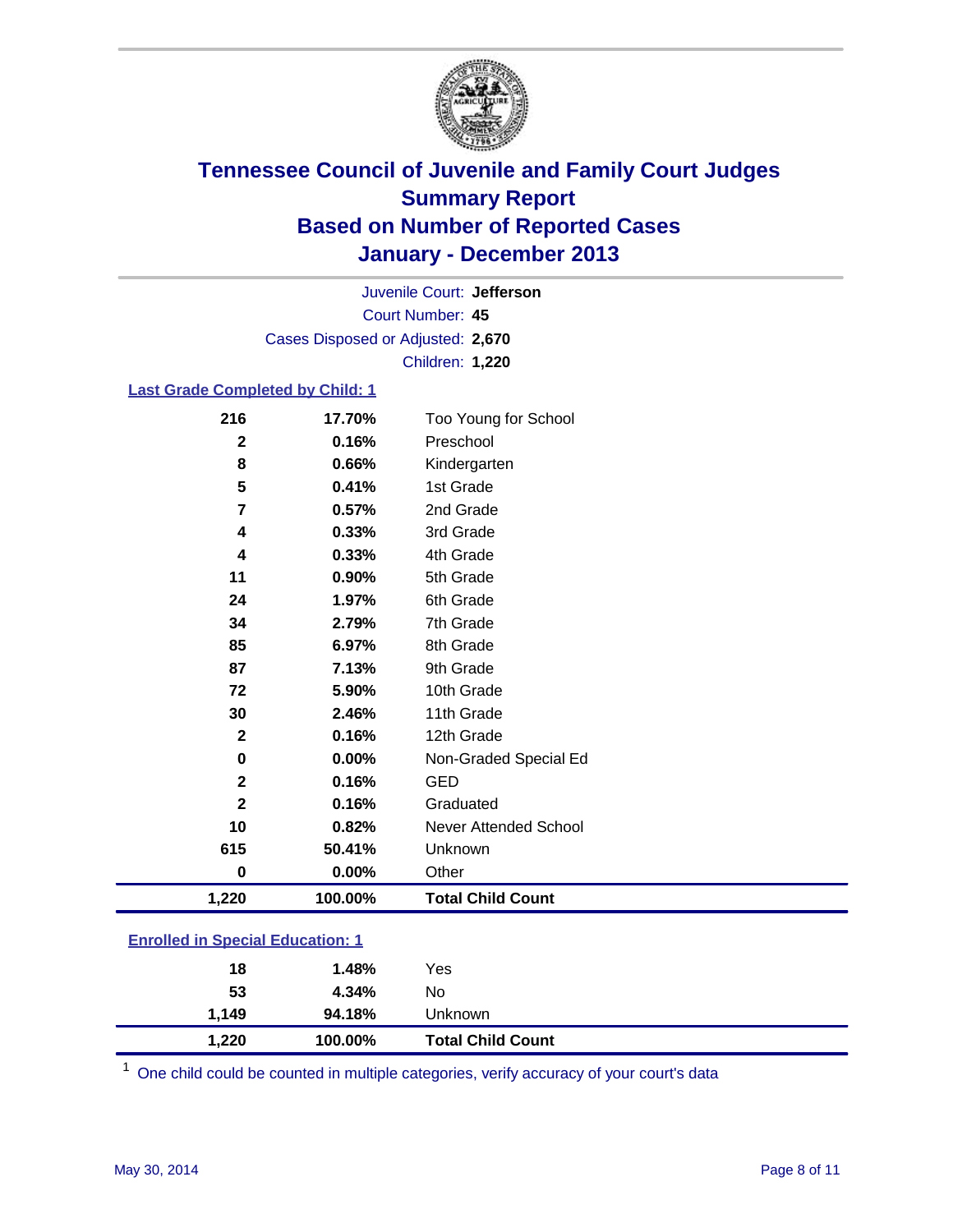

| Juvenile Court: Jefferson    |                                   |                           |  |  |
|------------------------------|-----------------------------------|---------------------------|--|--|
|                              | Court Number: 45                  |                           |  |  |
|                              | Cases Disposed or Adjusted: 2,670 |                           |  |  |
|                              |                                   | Children: 1,220           |  |  |
| <b>Action Executed By: 1</b> |                                   |                           |  |  |
| 2,535                        | 85.04%                            | Judge                     |  |  |
| 0                            | $0.00\%$                          | Magistrate                |  |  |
| 446                          | 14.96%                            | <b>YSO</b>                |  |  |
| 0                            | $0.00\%$                          | Other                     |  |  |
| 0                            | $0.00\%$                          | Unknown                   |  |  |
| 2,981                        | 100.00%                           | <b>Total Action Count</b> |  |  |

### **Formal / Informal Actions: 1**

| 0            | $0.00\%$ | <b>Dismissed</b>                                 |
|--------------|----------|--------------------------------------------------|
| 14           | 0.47%    | Retired / Nolle Prosequi                         |
| 227          | 7.61%    | <b>Complaint Substantiated Delinquent</b>        |
| 45           | 1.51%    | <b>Complaint Substantiated Status Offender</b>   |
| 289          | 9.69%    | <b>Complaint Substantiated Dependent/Neglect</b> |
| 4            | 0.13%    | <b>Complaint Substantiated Abused</b>            |
| $\bf{0}$     | $0.00\%$ | <b>Complaint Substantiated Mentally III</b>      |
| 93           | 3.12%    | Informal Adjustment                              |
| 32           | 1.07%    | <b>Pretrial Diversion</b>                        |
| 0            | $0.00\%$ | <b>Transfer to Adult Court Hearing</b>           |
| $\mathbf{2}$ | 0.07%    | Charges Cleared by Transfer to Adult Court       |
| 73           | 2.45%    | Special Proceeding                               |
| 244          | 8.19%    | <b>Review Concluded</b>                          |
| 908          | 30.46%   | Case Held Open                                   |
| 1,050        | 35.22%   | Other                                            |
| 0            | $0.00\%$ | Unknown                                          |
| 2,981        | 100.00%  | <b>Total Action Count</b>                        |

<sup>1</sup> If different than number of Referral Reasons (2981), verify accuracy of your court's data.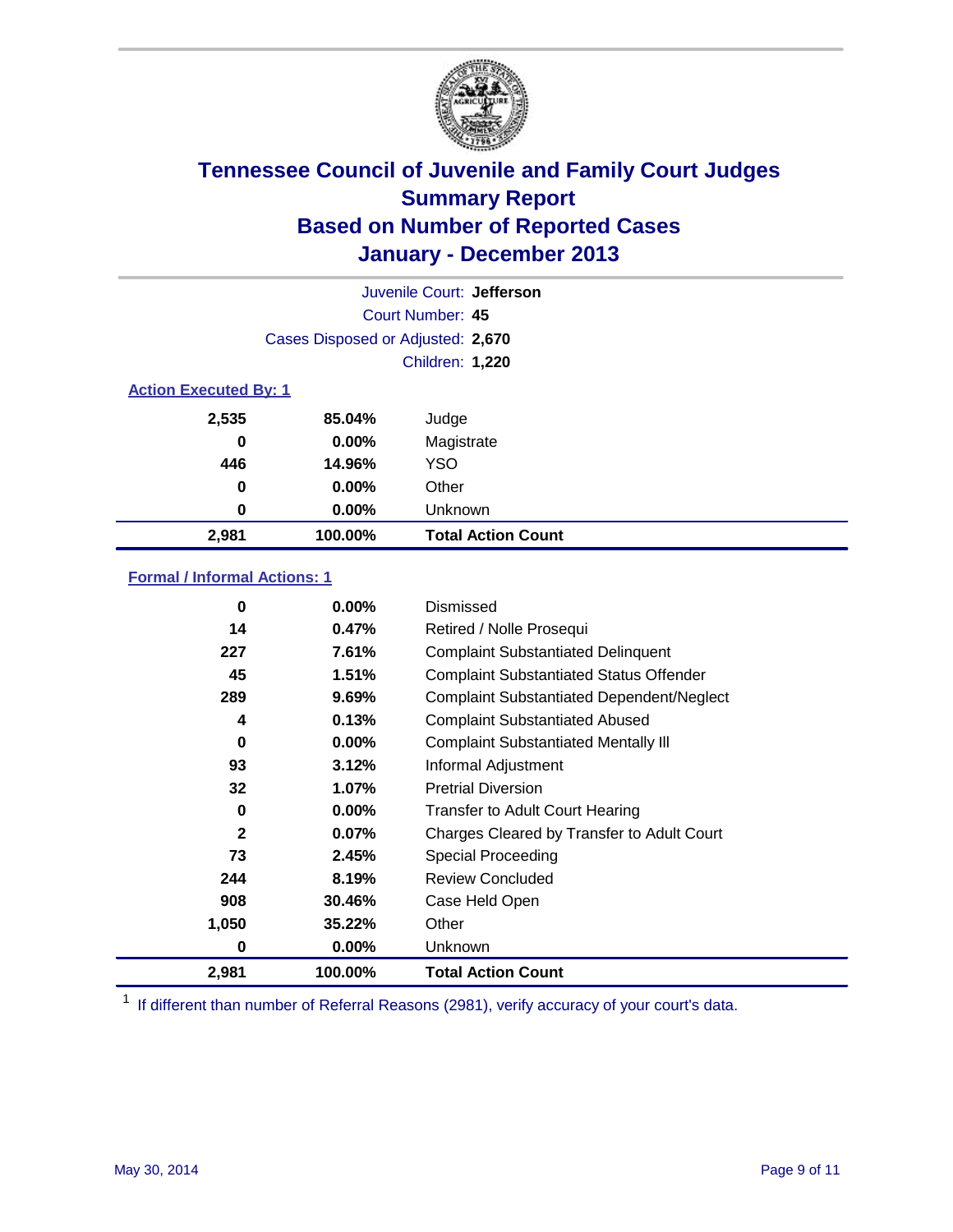

|                       |                                   | Juvenile Court: Jefferson                             |
|-----------------------|-----------------------------------|-------------------------------------------------------|
|                       |                                   | Court Number: 45                                      |
|                       | Cases Disposed or Adjusted: 2,670 |                                                       |
|                       |                                   | Children: 1,220                                       |
| <b>Case Outcomes:</b> |                                   | There can be multiple outcomes for one child or case. |
| 231                   | 5.04%                             | Case Dismissed                                        |
| 10                    | 0.22%                             | Case Retired or Nolle Prosequi                        |
| 0                     | 0.00%                             | Warned / Counseled                                    |
| 796                   | 17.35%                            | <b>Held Open For Review</b>                           |
| 36                    | 0.78%                             | Supervision / Probation to Juvenile Court             |
| 8                     | 0.17%                             | <b>Probation to Parents</b>                           |
| 6                     | 0.13%                             | Referral to Another Entity for Supervision / Service  |
| 102                   | 2.22%                             | Referred for Mental Health Counseling                 |
| 7                     | 0.15%                             | Referred for Alcohol and Drug Counseling              |
| 0                     | 0.00%                             | <b>Referred to Alternative School</b>                 |
| 1                     | 0.02%                             | Referred to Private Child Agency                      |
| 38                    | 0.83%                             | Referred to Defensive Driving School                  |
| $\mathbf 0$           | 0.00%                             | Referred to Alcohol Safety School                     |
| 35                    | 0.76%                             | Referred to Juvenile Court Education-Based Program    |
| 0                     | 0.00%                             | Driver's License Held Informally                      |
| 0                     | 0.00%                             | <b>Voluntary Placement with DMHMR</b>                 |
| 0                     | 0.00%                             | <b>Private Mental Health Placement</b>                |
| 0                     | 0.00%                             | <b>Private MR Placement</b>                           |
| 0                     | 0.00%                             | Placement with City/County Agency/Facility            |
| 0                     | 0.00%                             | Placement with Relative / Other Individual            |
| 180                   | 3.92%                             | Fine                                                  |
| 171                   | 3.73%                             | <b>Public Service</b>                                 |
| 27                    | 0.59%                             | Restitution                                           |
| 0                     | 0.00%                             | <b>Runaway Returned</b>                               |
| 141                   | 3.07%                             | No Contact Order                                      |
| 7                     | 0.15%                             | Injunction Other than No Contact Order                |
| 2                     | 0.04%                             | <b>House Arrest</b>                                   |
| $\mathbf 2$           | 0.04%                             | <b>Court Defined Curfew</b>                           |
| 63                    | 1.37%                             | Dismissed from Informal Adjustment                    |
| 3                     | 0.07%                             | <b>Dismissed from Pretrial Diversion</b>              |
| 86                    | 1.87%                             | Released from Probation                               |
| 4                     | 0.09%                             | <b>Transferred to Adult Court</b>                     |
| 0                     | $0.00\%$                          | <b>DMHMR Involuntary Commitment</b>                   |